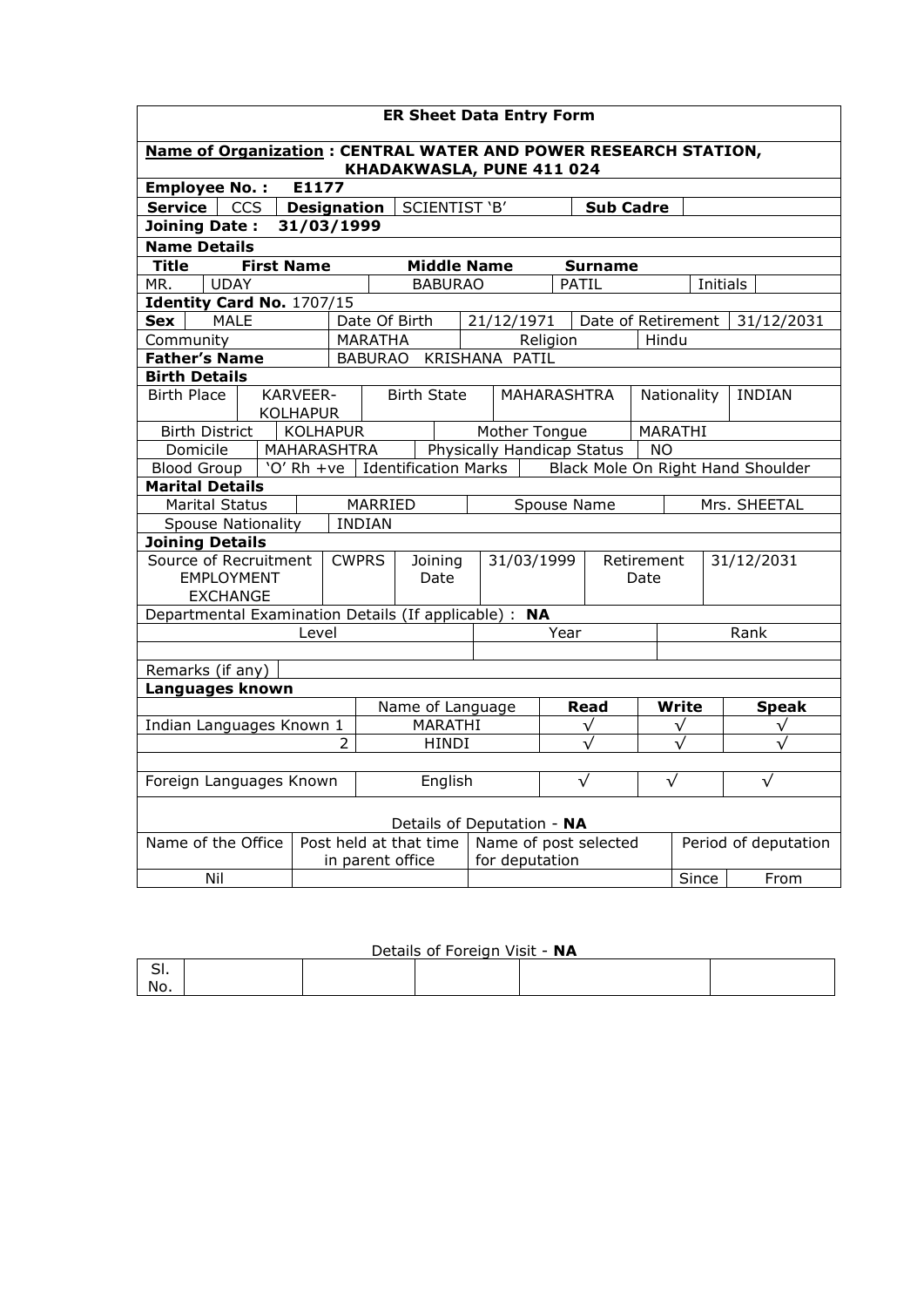|  | Transfer/Posting Detail (if applicable): NA |  |
|--|---------------------------------------------|--|
|  |                                             |  |

| . .<br>. | .<br>$ -$<br>''<br>. . |                      |  |  |  |
|----------|------------------------|----------------------|--|--|--|
|          | ∼                      | $\sim$ $\sim$ $\sim$ |  |  |  |
|          |                        |                      |  |  |  |

| Qualification (Use extra photocopy sheets for multi qualifications, experience, training, awards details) |                                                                                                                                           |                                 |                    |                                           |                     |                         |                                                  |
|-----------------------------------------------------------------------------------------------------------|-------------------------------------------------------------------------------------------------------------------------------------------|---------------------------------|--------------------|-------------------------------------------|---------------------|-------------------------|--------------------------------------------------|
| Qualification<br>Specialization 1                                                                         |                                                                                                                                           |                                 |                    |                                           |                     |                         |                                                  |
| 1.                                                                                                        | DIPLOMA IN CIVIL ENGINEERING (D.C.E.)                                                                                                     |                                 |                    |                                           |                     | CIVIL ENGG SUBJECTS     |                                                  |
| 2. BACHELOR OF CIVIL ENGINEERING (B.E. CIVIL)                                                             |                                                                                                                                           | ADVANCED STRUCTURAL DESIGN &    |                    |                                           |                     |                         |                                                  |
|                                                                                                           |                                                                                                                                           |                                 |                    |                                           |                     |                         | ADVANCED ENGG. GEOLOGY                           |
| 3. MASTER OF TECHNOLOGY ( HYDR)                                                                           |                                                                                                                                           |                                 |                    | SURACE WATER HYDROLOGY<br><b>SUBJECTS</b> |                     |                         |                                                  |
| (M. Tech. Hydr)                                                                                           |                                                                                                                                           |                                 |                    |                                           |                     |                         |                                                  |
| Year                                                                                                      |                                                                                                                                           | Division                        |                    | CGPA/ % Marks                             |                     | Specialization 2        |                                                  |
| 1992<br>1.<br>1995                                                                                        |                                                                                                                                           | First                           |                    | 68.54 %<br>75.02 %                        |                     | Civil Engg. Subjects    |                                                  |
| 2.                                                                                                        |                                                                                                                                           | First Class With<br>Distinction |                    |                                           |                     |                         | Civil Engg. Subjects                             |
| 2008<br>3.                                                                                                |                                                                                                                                           | Grade 'A'                       |                    | 8.37 CGPA                                 |                     |                         | <b>SURACE WATER</b><br><b>HYDROLOGY SUBJECTS</b> |
| Institution                                                                                               |                                                                                                                                           | University                      |                    |                                           | Place               |                         | Country                                          |
| <b>GOVERNMENT</b>                                                                                         |                                                                                                                                           | <b>BOARD OF</b>                 |                    |                                           | <b>KOLHAPUR</b>     |                         | <b>INDIA</b>                                     |
| PLOYTECHNIC                                                                                               |                                                                                                                                           | TECHNICAL EXAMN.,               |                    |                                           |                     |                         |                                                  |
| KOLHAPUR, KOLHAPUR.                                                                                       |                                                                                                                                           | MUMBAI                          |                    |                                           |                     |                         |                                                  |
| T.K.I.E.T,                                                                                                |                                                                                                                                           | SHIVAJI UNIVERSITY,             |                    |                                           | WARANANAGAR,        |                         | INDIA                                            |
| WARANANAGAR,                                                                                              |                                                                                                                                           | KOLHAPUR.                       |                    |                                           | <b>KOLHAPUR</b>     |                         |                                                  |
| KOLHAPUR.                                                                                                 |                                                                                                                                           |                                 |                    |                                           |                     |                         |                                                  |
| INDIAN INSTITUTE OF                                                                                       |                                                                                                                                           | <b>INDIAN INSTITUTE</b>         |                    | <b>ROORKEE</b>                            |                     | <b>INDIA</b>            |                                                  |
| TECHNOLOGY (IIT),                                                                                         |                                                                                                                                           | OF TECHNOLOGY,                  |                    |                                           |                     |                         |                                                  |
| ROORKEE.<br>ROORKEE.                                                                                      |                                                                                                                                           |                                 |                    |                                           |                     |                         |                                                  |
|                                                                                                           |                                                                                                                                           |                                 |                    |                                           |                     |                         |                                                  |
| <b>Experience</b>                                                                                         |                                                                                                                                           |                                 |                    |                                           |                     |                         |                                                  |
|                                                                                                           | Type of Posting                                                                                                                           |                                 |                    |                                           |                     | Level                   |                                                  |
|                                                                                                           |                                                                                                                                           |                                 |                    |                                           |                     | Group -A Gazetted       |                                                  |
|                                                                                                           | Designation                                                                                                                               |                                 |                    |                                           |                     | <b>Present Position</b> |                                                  |
|                                                                                                           |                                                                                                                                           |                                 |                    | SCIENTIST - 'B'                           |                     |                         |                                                  |
|                                                                                                           | Ministry                                                                                                                                  |                                 | Department         |                                           |                     |                         |                                                  |
|                                                                                                           |                                                                                                                                           |                                 | <b>CWPRS</b>       |                                           |                     |                         |                                                  |
|                                                                                                           | Office                                                                                                                                    |                                 |                    | Place                                     |                     |                         |                                                  |
|                                                                                                           | <b>CW&amp;PRS</b>                                                                                                                         |                                 |                    | Khadakwasla, Pune                         |                     |                         |                                                  |
| <b>Experience Subject</b>                                                                                 |                                                                                                                                           |                                 |                    | Period of Posting                         |                     |                         |                                                  |
| Minor<br>Major                                                                                            |                                                                                                                                           |                                 | From<br>To         |                                           |                     |                         |                                                  |
|                                                                                                           | <b>MARCH 1999</b><br><b>TILL TO DATE</b><br>Note:-Refer the Annexure to fill above Major, Minor Subjects and below given training subject |                                 |                    |                                           |                     |                         |                                                  |
| (minimum 1 week & above)                                                                                  |                                                                                                                                           |                                 |                    |                                           |                     |                         |                                                  |
| Training                                                                                                  |                                                                                                                                           |                                 |                    |                                           |                     |                         |                                                  |
| <b>Training Year</b><br><b>Training Name</b>                                                              |                                                                                                                                           |                                 |                    |                                           |                     |                         | <b>Training Subject</b>                          |
| Level                                                                                                     | Institute Name, Place                                                                                                                     |                                 |                    |                                           | Field Visit Country |                         | Field Visit Place (within India)                 |
|                                                                                                           |                                                                                                                                           |                                 |                    |                                           |                     |                         |                                                  |
| Sponsoring Authority<br>Period of Training                                                                |                                                                                                                                           |                                 | Duration<br>Result |                                           |                     |                         |                                                  |
|                                                                                                           |                                                                                                                                           | From                            | To                 |                                           | in Weeks)           |                         | Qualified                                        |